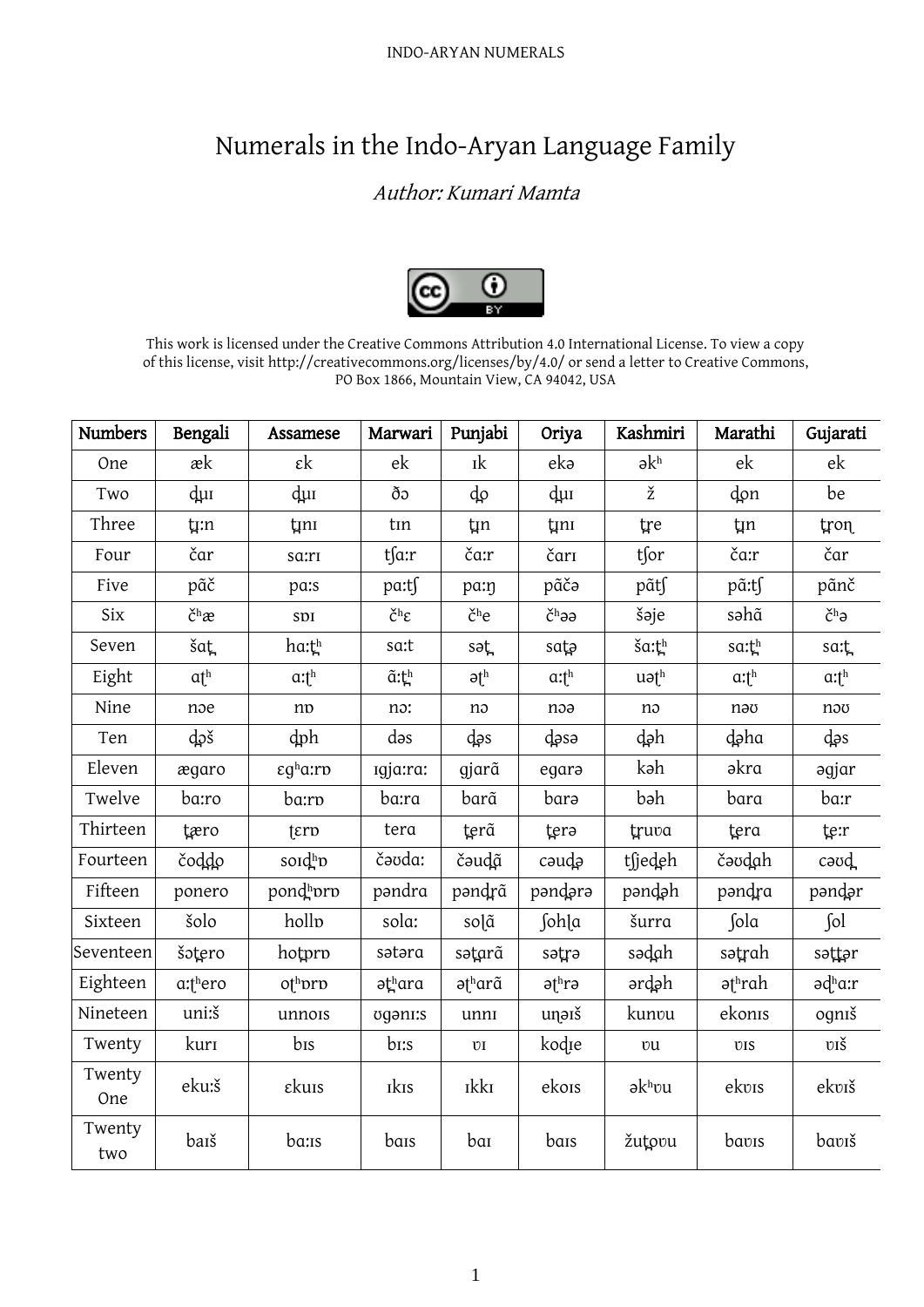| <b>Numbers</b>  | Bengali              | Assamese                          | Marwari                     | Punjabi                     | Oriya                | Kashmiri                    | Marathi                      | Gujarati                      |
|-----------------|----------------------|-----------------------------------|-----------------------------|-----------------------------|----------------------|-----------------------------|------------------------------|-------------------------------|
| Twenty<br>three | teiš                 | $t$ <sub>EIS</sub>                | teis                        | ter                         | teis                 | trovu                       | tevis                        | teviš                         |
| Twenty<br>four  | čobbiš               | sobbis                            | čois                        | čəbi                        | čobbis               | tsovu                       | čovis                        | čoviš                         |
| Twenty<br>five  | põčiš                | posis                             | pačis                       | pəčči                       | pačcis               | pantsah                     | põčvis                       | paččis                        |
| Twenty<br>six   | č <sup>h</sup> abbiš | sa:bbis                           | $\check{c}^{\text{h}}$ əbis | $\check{c}^{\text{h}}$ əbbi | č <sup>h</sup> əbbis | sətvu                       | šovis                        | $\check{C}^h$ əviš            |
| Twenty<br>seven | sataš                | ha:ttais                          | sətais                      | sətai                       | saters               | səthovu                     | šəttavıs                     | sətjavıš                      |
| Twenty<br>eight | $atha\check{s}$      | $a$ : $\uparrow$ <sup>h</sup> ais | $\partial t^h$ ais          | $\partial t^h$ ar           | $\partial f^h$ eis   | $\partial t^{\text{h}}$ ovu | $\partial t^{\text{h}}$ avis | $\partial t^{\text{h}}$ javıš |
| Twenty<br>nine  | untiriš              | untris                            | ontis                       | unnattı                     | anatiris             | kuntrəh                     | ekontis                      | ogantris                      |
| Thirty          | tırıš                | tris                              | ti:s                        | ţŗ:                         | tiris                | trəh                        | <b>t</b>                     | tris                          |
| Thirty<br>one   | ektırıš              | εktris                            | <b>Iktis</b>                | ekətti                      | ektırıs              | əkʰtrəh                     | ektis                        | ekətris                       |
| Thirty<br>two   | bottiriš             | botris                            | bətis                       | $b$ ə $t$ $\mu$             | bəttis               | dvartrəh                    | $b$ ə $t$ $\mu s$            | bətris                        |
| Thirty<br>three | tettırıš             | tetris                            | tetis                       | tetti                       | tetus                | tertrah                     | tehtis                       | tetris                        |
| Thirty<br>four  | čovtriš              | soutris                           | čotis                       | čotti                       | čətris               | tsvartrah                   | čaotis                       | čətris                        |
| Thirty<br>five  | põrtµriš             | pointris                          | põntis                      | pɛ̃ṭ‡                       | pəĭtırıs             | pãt∫trəh                    | pəstıs                       | pãtris                        |
| Thirty six      | čətrriš              | spintris                          | čətis                       | čhattı                      | č <sup>h</sup> əttis | šertrah                     | č <sup>h</sup> əttis         | čhatris                       |
| Thirty<br>seven | sãitriš              | ha:ttris                          | sẽtis                       | šættı                       | səttiris             | səttrəh                     | sədotis                      | sa:dətris                     |
| Thirty<br>eight | a:ttıriš             | a:thtris                          | attis                       | əthətti                     | ərtırıs              | ərtrəh                      | arotis                       | a:dətris                      |
| Thirty<br>nine  | unočolliš            | unspllis                          | ontalis                     | untalı                      | ənčalıs              | kuntajı                     | ekončatis                    | oganča:liš                    |
| Forty           | čolliš               | spllis                            | ča:lis                      | čalı                        | čalis                | tsətəji                     | čalīs                        | ča:līš                        |
| Forty one       | ekcolliš             | εkspllis                          | ikta:lis                    | <b>Iktali</b>               | ekčalis              | əkhtəji                     | ekkičalis                    | ektalıš                       |
| Forty two       | bialliš              | brollis                           | bəjalıs                     | bətalı                      | bejalis              | dvartoji                    | bečalis                      | betališ                       |
| Forty<br>three  | tralliš              | tipllis                           | tejalis                     | tertalı                     | tejalis              | <u>tertaj</u> ı             | treičalis                    | tetališ                       |
| Forty four      | čualliš              | sospllis                          | čomalis                     | čutali                      | čoralis              | švartąji                    | čovečalis                    | čommališ                      |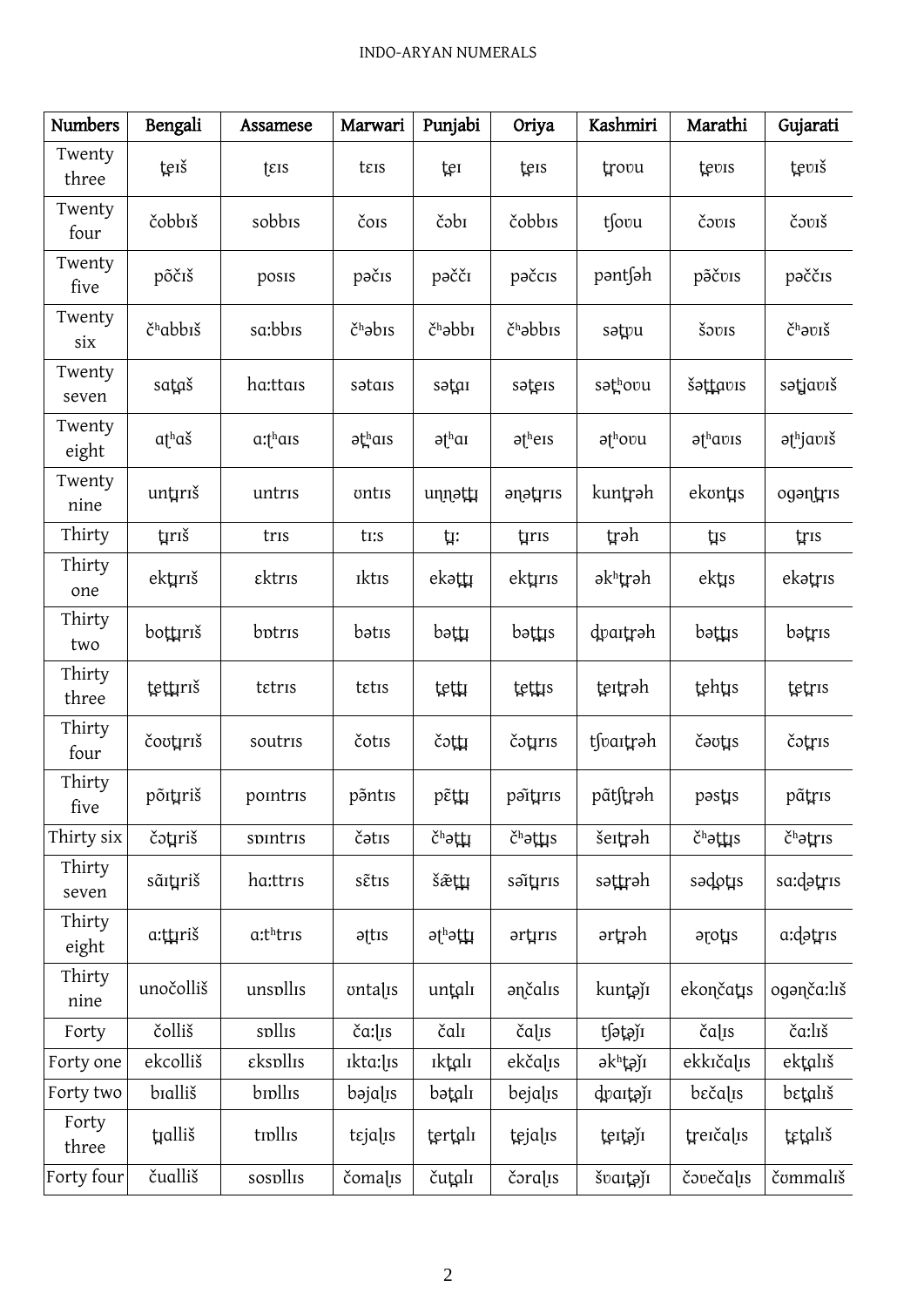| <b>Numbers</b> | Bengali                         | Assamese                | Marwari                          | Punjabi                             | Oriya                                    | Kashmiri            | Marathi                          | Gujarati                                           |
|----------------|---------------------------------|-------------------------|----------------------------------|-------------------------------------|------------------------------------------|---------------------|----------------------------------|----------------------------------------------------|
| Forty five     | põrtalliš                       | ppinallis               | pentalis                         | pənjtalı                            | peičalis                                 | pãt∫təjı            | pančečalis                       | pistališ                                           |
| Forty six      | č <sup>h</sup> rallis           | spinspllis              | č <sup>h</sup> əjalıs            | č <sup>h</sup> ejalı                | č <sup>h</sup> əjalıs                    | seitaji             | šεčα[s                           | č <sup>h</sup> εtališ                              |
| Forty<br>seven | šatčolliš                       | ha:tsallis              | sẽtaļīs                          | səntalı                             | sətəčalıs                                | sattajı             | šədəčalıs                        | surtalıš                                           |
| Forty<br>eight | atčolliš                        | a:thsallis              | arča:s                           | ərtalı                              | $\partial t^h$ čal <sub>IS</sub>         | ərtəji              | $\partial$ atth $\partial$ calis | ərtalıš                                            |
| Forty<br>nine  | unoponča:š                      | unpppnsa:s              | gonča:s                          | əñnja                               | anančalis                                |                     | kunvanžah ekonpannaš oganpača:   |                                                    |
| Fifty          | ponča:š                         | ppnsa:s                 | pača:s                           | pənja                               | pačas                                    | põtəh               | pannaš                           | pača:š                                             |
| Fifty one      | ækanno                          | εka:on                  | <i>ikjavən</i>                   | ekvənja                             | ekavənə                                  | əkhvənžəh           | ekkavən                          | ekavən                                             |
| Fifty two      | bahanno                         | ba:on                   | bavən                            | dovənja                             | bavənə                                   | duvənžəh            | bavən                            | bavən                                              |
| Fifty<br>three | tipanno                         | teon                    | tərepən                          | trivanja                            | tırpana                                  | truvənžəh           | trepan                           | tepan                                              |
| Fifty four     | čuanno                          | soon                    | čopan                            | čurənja                             | čovana                                   | tsuvanžah           | čopaη                            | čopan                                              |
| Fifty five     | ponnčanno                       | pospon                  | pıčəpən                          | pērənja                             | põnčavana                                | pãtsvanžah          | pančavan                         | pančavan                                           |
| Fifty six      | č <sup>h</sup> appanno          | sa:pppn                 | čəpən                            | šipinja                             | č <sup>h</sup> əpənə                     | šuvanžah            | č <sup>h</sup> əppən             | č <sup>h</sup> əppən                               |
| Fifty<br>seven | šatanno                         | ha:tta:ppn              | sətavən                          | sətvənja                            | sattavana                                | sətvənžəh           | səttavən                         | šəttavən                                           |
| Fifty eight    | a:thanno                        | a:tha:pppn              | $\partial f^h$ avən              | athvanja                            | athavana                                 | arvanžah            | $\partial f^h$ avən              | əthavən                                            |
| Fifty nine     | unoša: <sub>1</sub>             | unsa:tti                | gonsath                          | unahath                             | $\partial$ ns $\partial$ <sup>h</sup> ie | kunhath             | ekonsafh                         | ogans $\tilde{\epsilon}$ <sub>I</sub> <sup>h</sup> |
| Sixty          | ša:t                            | sa:tth <sub>I</sub>     | $s$ a: $t^h$                     | səth                                | səthre                                   | tfe:th              | $\mathsf{sat}^{\mathrm{h}}$      | $s\tilde{\epsilon}$ Ith                            |
| Sixty one      | ekšottī                         | $\epsilon$ ksa:tt $h_I$ | <b>Iks</b> əth                   | Ikahəth                             | $ek$ sət $h_I$                           | $a kh$ haf $h$      | eksəsthə                         | $eks$ a <sup>th</sup>                              |
| Sixty two      | bašotti                         | ba:khotth <sub>I</sub>  | basəth                           | bahath                              | basəthı                                  | duhəth              | basəsthə                         | basəth                                             |
| Sixty<br>three | tešotti                         | tekhot <sub>[h]</sub>   | təresəth                         | trehath                             | tesath                                   | truhath             | tresastha                        | tesath                                             |
| Sixty four     | čovšotti                        | sokhpsth                | $\zeta$ osəth                    | čəhəth                              | $\zeta$ osət $h_I$                       | tfuhath             | čavsastha                        | čosath                                             |
| Sixty five     | põišotti                        | poinsotth               | $p\tilde{\epsilon}$ nsət $^h$    | $p\tilde{\epsilon}$ həth            | $p\tilde{\epsilon}$ sət $h_I$            | pãtshath            | pənčsəsthə                       | pa:səth                                            |
| Sixty six      | $\check{c}$ <sup>h</sup> ešottī | spinsotth               | $\check{c}^h\tilde{a}$ :sət $^h$ | $\check{c}^{\rm h}$ Ihət $^{\rm h}$ | $\zeta$ əsə $\uparrow$ <sup>h</sup> ı    | šuhath              | $\text{S}$ asəst $h$ ə           | $\check{c}^{\text{h}}$ a:sət $^{\text{h}}$         |
| Sixty<br>seven | Šatšottī                        | sa:tsptth <sub>1</sub>  | sərsəth                          | sətahəth                            | sətsəthi                                 | səthəth             | sədəsəsthə                       | šərsəth                                            |
| Sixty<br>eight | a:tšottī                        | $a$ : the spectrum      | $\partial \mathfrak{g}$          | $\partial t^h$ ah $\partial t^h$    | $\partial t^h$ sə $t^h$                  | ər hət <sup>h</sup> | arosastha                        | $\partial \mathfrak{g}$                            |
| Sixty nine     | unošottor                       | unohottor               | gonsatar                         | unattar                             | anansatrı                                | kunsətəth           | ekonsəttər                       | ogansittar                                         |
| Seventy        | šottor                          | hottor                  | sətəra                           | səttər                              | səturi                                   | sətəth              | səttər                           | sıttər                                             |
| Seventy<br>one | ækattor                         | εkhottør                | <b>Ik</b> ətər                   | <b>ıkəttər</b>                      | əkəstəri                                 | əkʰsətətʰ           | ekattər                          | ıkotər                                             |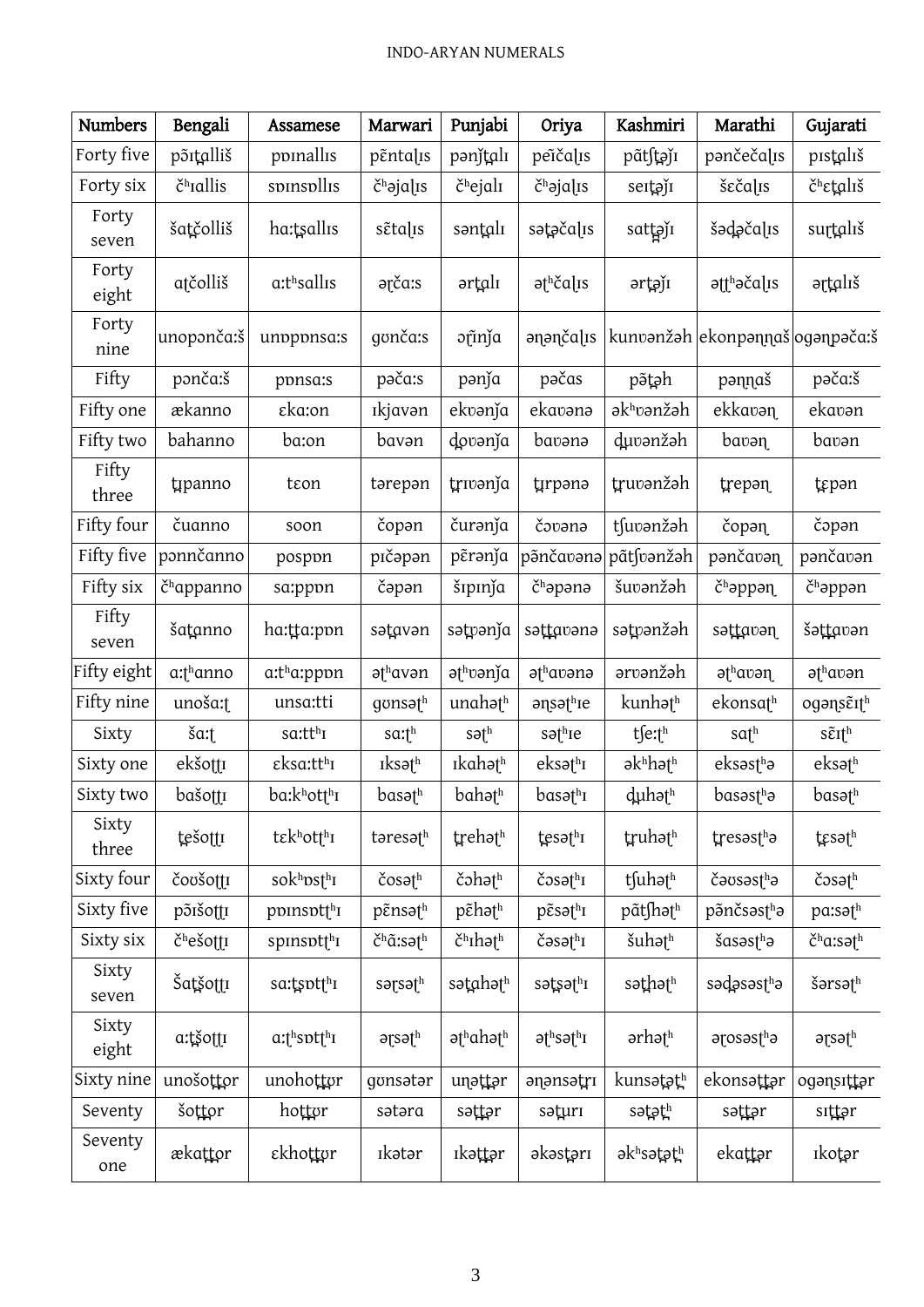| <b>Numbers</b>   | Bengali               | Assamese                                  | Marwari                         | Punjabi             | Oriya                | Kashmiri                           | Marathi   | Gujarati                      |
|------------------|-----------------------|-------------------------------------------|---------------------------------|---------------------|----------------------|------------------------------------|-----------|-------------------------------|
| Seventy<br>two   | bahattor              | ba:khottor                                | bəhotər                         | bəhəttər            | bastəri              | dusətəth                           | bəhattər  | botar                         |
| Seventy<br>three | tiattor               | tekhottor                                 | tehətər                         | tehattar            | testari              | trusatath                          | trehattar | tõttər                        |
| Seventy<br>four  | čuattor               | sokhottor                                 | čohatar                         | čəhəttər            | čostari              | tsusatath                          | čəvrəttər | čummotar                      |
| Seventy<br>five  | põčattor              | pokhottor                                 | pıčətər                         |                     | pəčhəttər pənčastərı | pãt∫sətəth                         | pənčəttər | pənčotər                      |
| Seventy<br>six   | č <sup>h</sup> iattor | sokhottor                                 | č <sup>h</sup> ıjətər           | čhthattar           | čhostori             | šusatath                           | šəhəttər  | čhõtar                        |
| Seventy<br>seven | šatattor              | hottottor                                 | sətətər                         | səttətər            | sətəstəri            | satsətəth                          | sətjattər | sıtjotar                      |
| Seventy<br>eight | a:thattor             | othottor                                  | əthətər                         | əthəttər            | əthəstəri            | arsatath                           | əthjattər | əthjotər                      |
| Seventy<br>nine  | unoa:šī               | una:sı                                    | gonjası                         | unası               | anası                | kuši:tha                           | ekonamši  | oganeši                       |
| Eighty           | $a:\S_1$              | a:si                                      | əsi                             | əssı                | əssı                 | $\check{\mathsf{S}}$ I: $\sharp$ a | amši      | eši                           |
| Eighty<br>one    | æka:šī                | εkα:sı                                    | ikjası                          | <i>ikjasi</i>       | ekaassi              | əkhšı:thə                          | ekjansı   | ekjaši                        |
| Eighty<br>two    | bıra:šı               | bıra:sı                                   | bəjãsı                          | bıjası              | bəjası               | duši:tha                           | bjajansı  | bejaši                        |
| Eighty<br>three  | tıra:šı               | tira:sı                                   | terasi                          | trijasi             | tejası               | truši:thə                          | trejansı  | tejaši                        |
| Eighty<br>four   | čura:šī               | sora:sı                                   | č <sup>h</sup> orası            | čurası              | čorası               | tsuši:tha                          | čəvjansı  | čorejaši                      |
| Eighty<br>five   | põča:šī               | ppsa:sı                                   | pičjasi                         | pačası              | põnčası              | pãtsi:țha                          | põnčjansı | põnčjašı                      |
| Eighty six       | č <sup>h</sup> Ia:šī  | sia:si                                    | č <sup>h</sup> əjası            | č <sup>h</sup> Iasi | č <sup>h</sup> ejası | šuši:tha                           | šãjansı   | č <sup>h</sup> ějašı          |
| Eighty<br>seven  | šata:šī               | ha:ta:sı                                  | sitjasi                         | sətası              | sətası               | sətši:tha                          | səttjansı | sıtjašı                       |
| Eighty<br>eight  | oštoa:ši              | $a$ : $\uparrow$ <sup>h</sup> $a$ : $s$ I | $\partial t^h$ $\partial j$ ası | $\partial t^h$ ası  | $\partial f^h$ asi   | aršı:tha                           | əthjansı  | <i>r</i> t <sup>h</sup> rjaši |
| Eighty<br>nine   |                       | unonobbo-i unna:nnnbbo1                   | nəvası                          | unanve              | ananve               | kunnəməth                          | ekonavvad | nəvjašı                       |
| Ninety           | nobboi                | nobboi                                    | nobe                            | nəbbe               | nave                 | nəməth                             | nəvvəd    | neo                           |
| Ninety<br>one    | ækanobbor             | εka:nnoboi                                | <i>ιkanmε</i>                   | <b>Ikanv</b> ě      | ekanve               | əkhnəməth                          | ekjanno   | ekanu                         |
| Ninety           | biranobboi            | bira:nnobboi                              | banme                           | bənve               | bəjanve              | dunamath                           | bjanno    | banu                          |